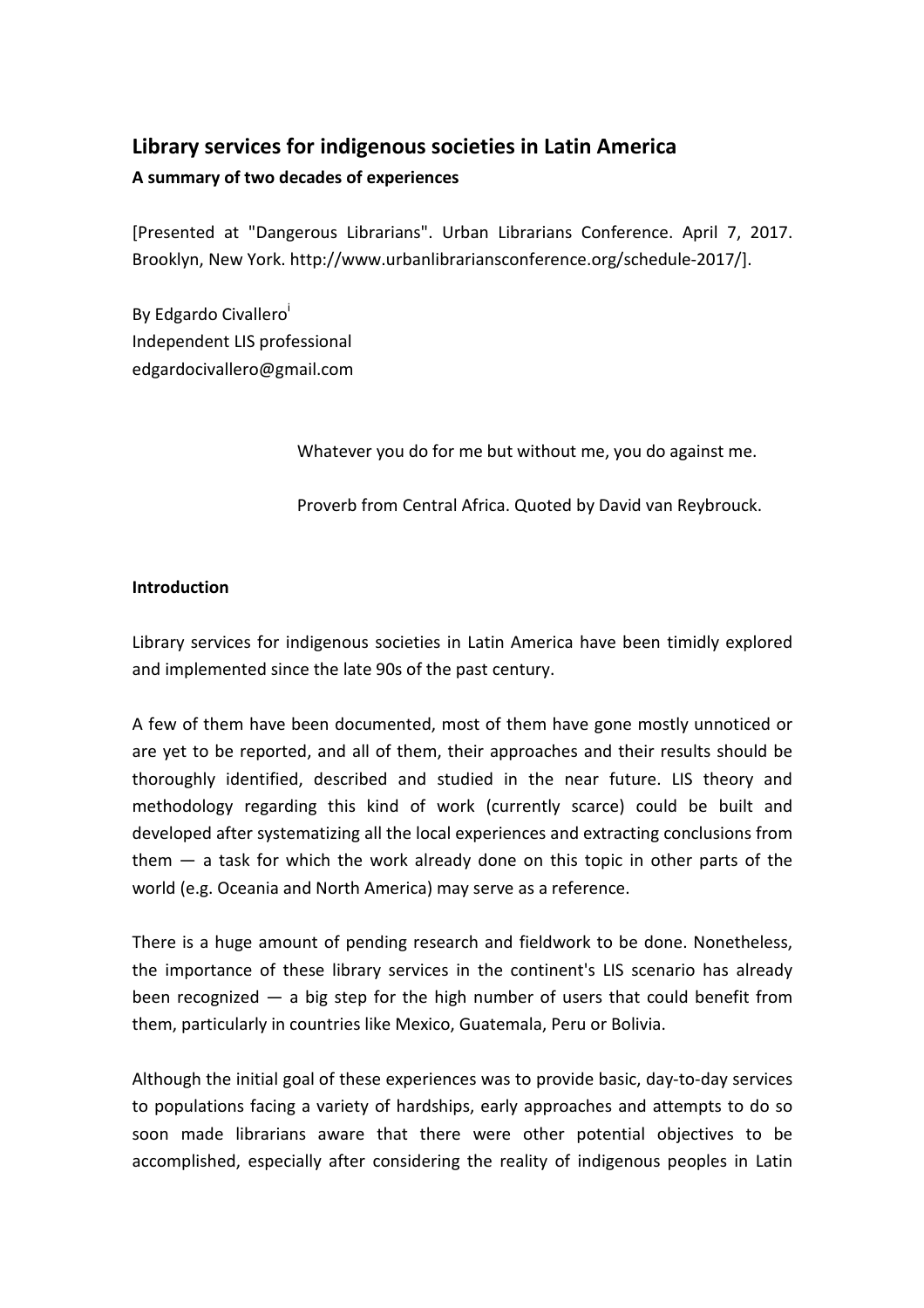America. They realized that library services —and the information they manage should be aimed at reducing the huge gap still existing between civil society at large and the aboriginal groups, as well as at facing the many inequalities and issues the latter have to face and endure. They should promote basic literacy and disseminate relevant information and strategic knowledge while at the same time focusing on indigenous cultures and their current situation in order to raise awareness within each country and foster social inclusion. Also, libraries' structures, staff and techniques should be used to restore oral tradition and history, to support endangered languages and intangible heritages, and to promote bilingual education.

From the (small and mostly undocumented, but still important) joint work of Latin American librarians and native communities during the last two decades trying to develop a set of interesting and insightful library experiences, a number of basic, valuable lessons have been extracted. This paper attempts to organize them around five core ideas — ideas that should guide future actions or, at least, become the ground for the research and the work of incoming generations of LIS professionals, both inside and outside Latin America.

# **01. Libraries for all**

IFLA/UNESCO Public Library Manifesto (1994) states: "The services of the public library are provided on the basis of equality of access for all, regardless of age, race, sex, religion, nationality, language or social status. Specific services and materials must be provided for those users who cannot, for whatever reason, use the regular services and materials, for example linguistic minorities, people with disabilities or people in hospital or prison."

Libraries are *for all*. In plural societies —and few in today's world are not— this implies, among many other things, responding to the requirements of people with very different cultural traits.

However, for a number of reasons (ranging from economy of means to plain and simple discrimination), libraries seldom meet the needs of particular groups, e.g. indigenous societies and others labeled as "minorities" (social, linguistic, economic, racial, ethnic, etc., not necessarily demographic) — groups that have not been neglected or forgotten about by libraries only.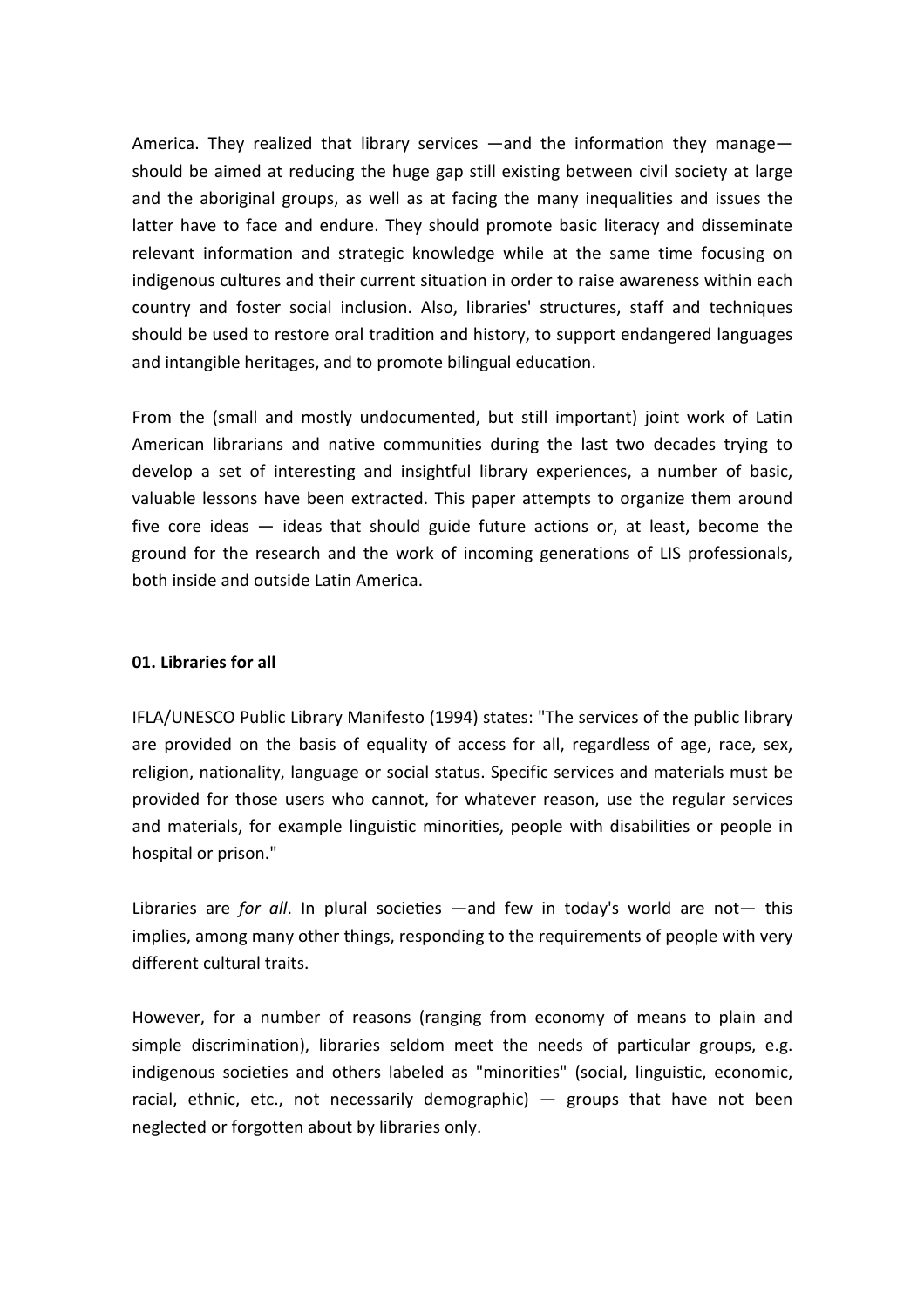It is necessary to design, develop and *implement* (i.e. to go beyond good intentions and eloquent words) relevant library services for all potential users, including those who have been systematically under-served, ignored or directly excluded so far.

When working in this direction, it is best advised to take small steps at first: simple projects and actions for startups with a limited budget and staff, but which should demonstrate (a) how LIS acknowledges a remarkable absence in its theory and practice regarding indigenous/minority populations; (b) libraries' respect towards a particular category of users, their needs and their problems; and (c) libraries' commitment to keeping core professional values central to their practice (e.g. the ones included in IFLA/UNESCO Manifesto) as well as to supporting human and citizens' rights.

#### **02. We and the others**

When designing or putting into practice library services for indigenous populations... do we really need to speak about "indigenous" services?

Library activities, initiatives and projects for multicultural, indigenous, rural and/or "minority" communities all around the world (sprang up in response to the problems mentioned in the previous point) have been named by using a number of labels. Such labeling might have led to exclusion rather than inclusion, and to further marginalize already disadvantaged individuals and groups: several forms of domination revolve around the construction of "the Other". And labels are an essential part of that process.

Having this is mind, is it always necessary to add adjectives as "indigenous", "rural" or "minority" to the words "libraries" or "services" when addressing the needs of these users? Except for highly specialized institutions, is it necessary to create separate spaces or services for specific socio-cultural groups? Could that be considered as a way of "framing the Other"? May it be a way of widening instead of bridging gaps? Building instead of breaking down barriers? What does it really mean to put one group of people under the weight of a label?

It is worth noting that libraries in indigenous, rural or afro-descendant contexts are not called "indigenous libraries", "rural libraries" or "afro libraries" by their users, but just "libraries". From the LIS perspective, they may be seen as "special" units that need to be examined and discussed to assess how LIS theory and practice converged in a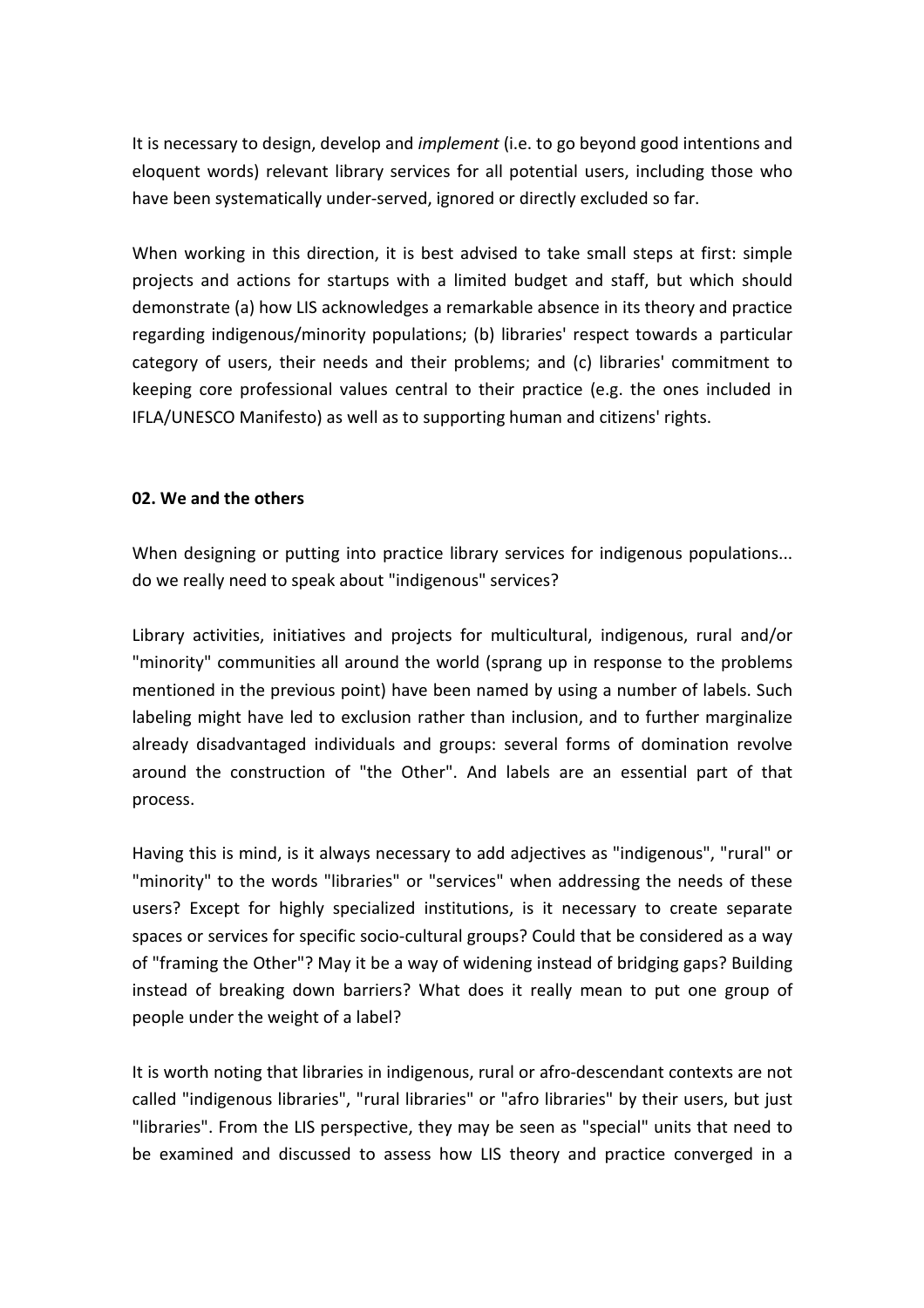particular situation to solve a number of particular requirements. But from the user's point of view, these libraries do not substantially differ from any other library: the collections, the structures and the services are (or, at least, should be) tailored to the community's needs ― and that includes the collection and dissemination of languages and cultural heritages, a work of great importance and relevance in some geographical/cultural contexts (not only indigenous).

Hence, except for those cases where labels are useful for/used by the community itself to address the identity issues of its members and support their claims and struggles, differences should not be highlighted in library spaces and services, neither by labeling nor by any other mean. That is not the same as ignoring or negating them ― they exist and should be considered. But they should not be used as "marks".

Libraries should be as open and inclusive as possible, and will therefore have to make an effort to minimize inequalities, which in some cases will mean carrying out preventive, corrective or compensatory measures.

#### **03. The exoticism of the difference**

Library services are designed to better address and meet users' needs. For user groups with "particular" traits - that is, different from the user profile considered "standard"―, those particularities are (or should be) taken into account to develop library programs and activities.

But, when it comes to the identification of such particularities... who decides what features and traits make a community unique or "different from the standard"?

Are different criteria used to evaluate "minority" needs? To what extent does the exoticism of difference and otherness influence those criteria? Are stereotypes and prejudices embedded in them?

Stereotypes and prejudices are present within all plural societies, especially regarding minority groups. They are an undesirable byproduct of maintaining and reinforcing identity within complex human groups, as well as a consequence of the attempt to establish boundaries between different identities (something hard to do, since they merge, overlap and shift rather than becoming more homogeneous and static). When designing libraries and planning their services, it is necessary to undertake a critical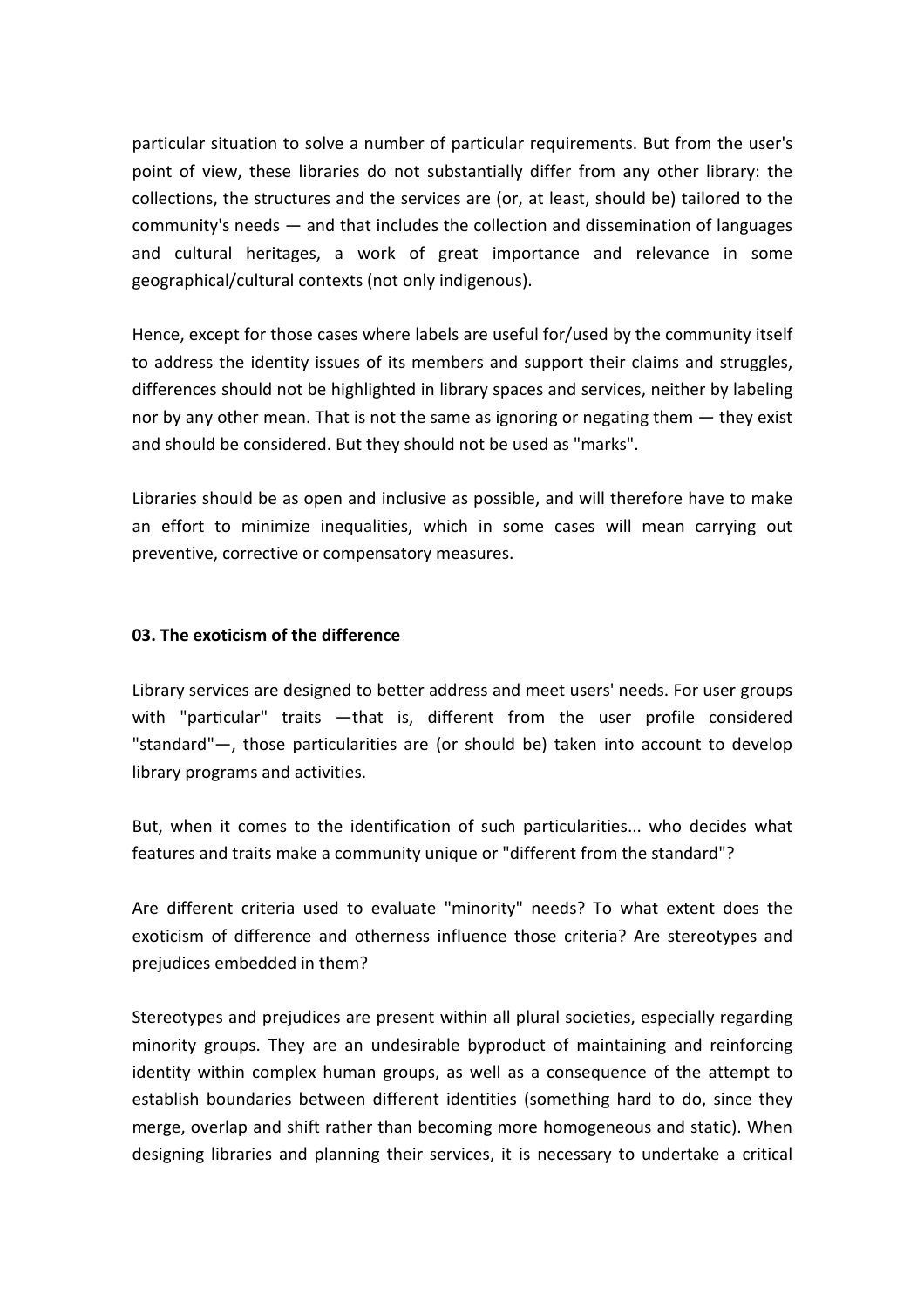self-assessment to recognize and unlearn any existing mis- and preconceptions. And this works in both directions: "minority" groups also hold stereotyped views about "majority", hegemonic groups.

While it is essential to consider relevant cultural factors in the design of libraries and library services, old and new prejudices and preconceptions (and the love for exotic features) must be subjected to critical scrutiny and overcome.

# **04. Library colonialism**

The library and the school (understood as an institution that provides basic formal education) are two powerful tools for spreading a certain set of knowledge, cultural traits and values. They have been and still are used to promote and impose dominant cultures. And not just in former colonies.

To what extent the creation of library services may be seen as a form of "neocolonialism", favoring/imposing certain contents, customs, stories, habits or technologies in a certain language and format, while ignoring/diminishing others? To what extent do library services' designers assume that what is good for them is good for everyone else?

When designing library services (but not only), acculturation processes and sociocultural pressures need to be carefully examined, addressed and challenged. Commitment to local knowledge sourcing and content production, sustainable practices, and community art and crafts, among many other strategies, allows counteracting the negative effects of cultural globalization.

It is also necessary to challenge/counteract the Western-centrism inherent to libraries (particularly evident in classification systems), as well as the supremacy of the written and printed word. One of the many solutions is to mix and match "conventional" library structures with local schemes for storing and organizing knowledge (e.g. oral tradition), as well as with other information formats and cultural expressions.

Users, knowledge and libraries are pieces of a larger and more complex puzzle, where all parts are equally necessary. Knowledge is not encapsulated in watertight modules: it flows, easily crossing identity/cultural borders; it changes, transforms, evolves...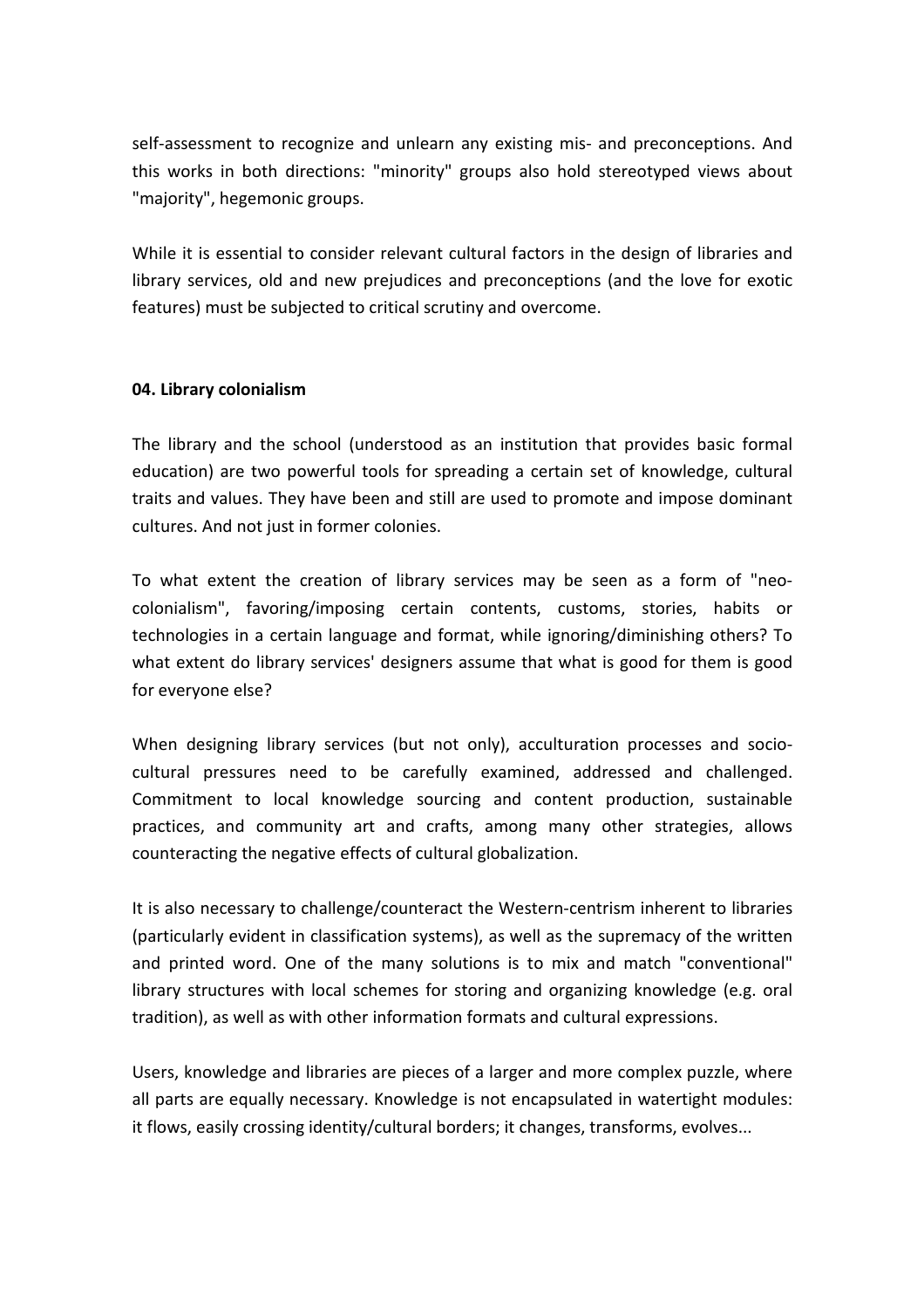#### **05. Respect and sustainability**

The design of libraries and library services should be respectful of the final users' needs *and possibilities*, and led to sustainable results over time.

To what extent is this taken into account in current librarianship? In a world with increasing inequalities, in a consumer culture where marketing has become too powerful, pervasive and insidious and "sustainability" has turned out into an integral part of doing business, what does it mean sustainable and culturally respectful library policies?

A community's library-related requirements should be met by mobilizing support at grassroots level; that is, communities need to be involved in identifying problems, suggesting solutions and improvements, and developing strategies.

Besides being "appropriated" by the community, the library and its services need to be sustainable over time. Novelties can be a pleasant surprise for users; however, a library should not continuously keep reinventing itself, but focus its efforts on maintaining and improving its services.

# **Conclusions**

When facing the work with indigenous communities —as a matter of fact, with *any* community―, an important idea to keep in mind is to speak first with the final users of libraries and their services from the very beginning.

Talking about what is needed, what is expected, what can be offered and supported, and what can be afforded and maintained, always leads to avoid potential colonialism, to put aside prejudices and stereotypes, to develop respectful relationships, and to build sustainable projects.

Maybe final users need a library supporting their claims for social justice and human rights, as happens in Guatemala with Maya communities, in Colombia with displaced peoples, in northern Peru and southern Chile with rural communities fighting against mining and timbering multi-nationals...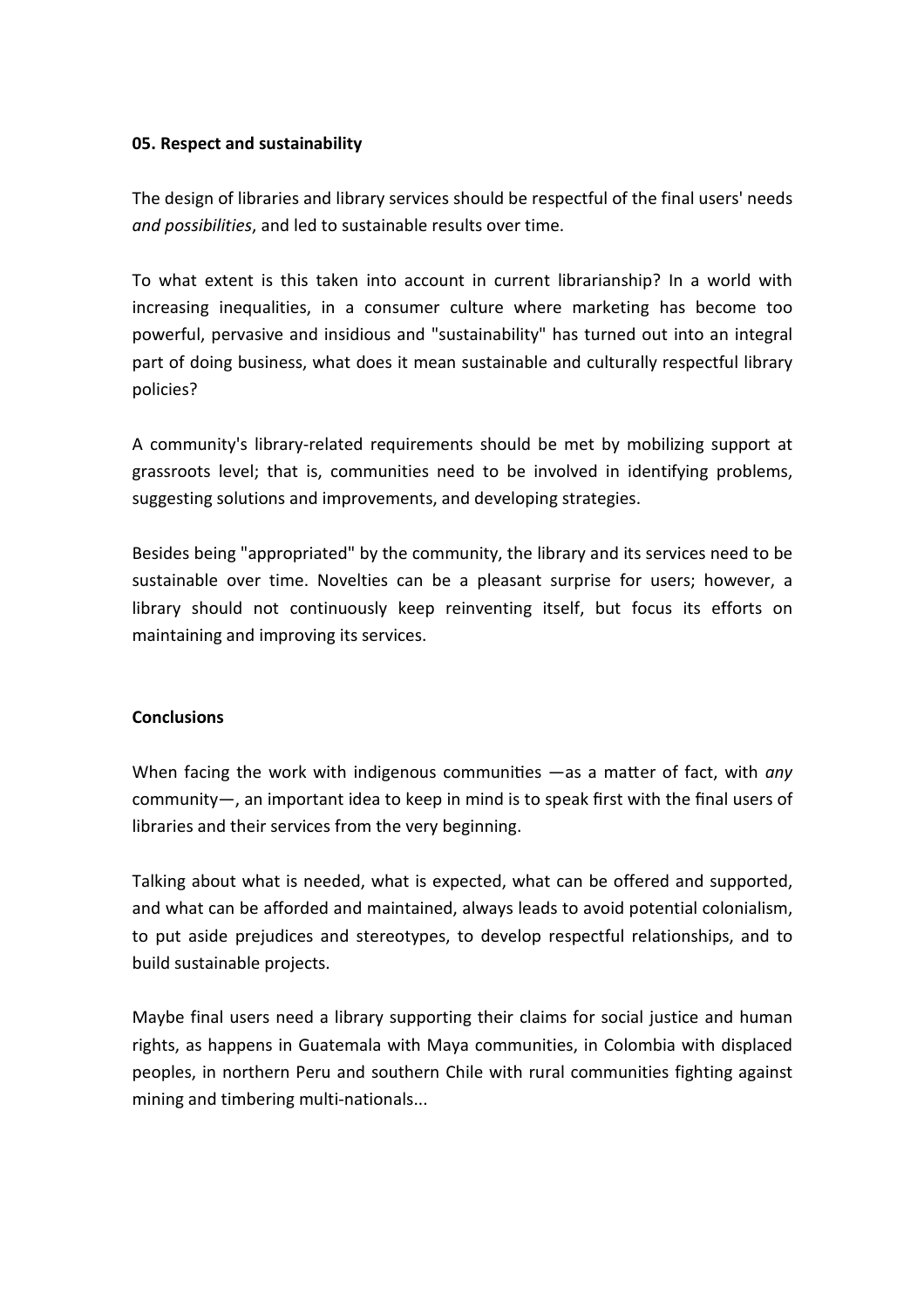Maybe they need help to recover their endangered languages and cultures, as happens in the Delta Amacuro in Venezuela or in Brazilian Amazonia, or in even northeastern Argentina and eastern Paraguay.

Maybe they don't need ―or don't want― anything.

Whatever the initial requirement, whatever the final result, close collaboration between both parts ―the librarians and the users― is required to achieve good results. And, in doing that, librarians should be as open-minded and as committed as possible. Because reality happens to be quite more complicated than the textbooks and official guidelines show it to be.

And also more exciting, full of challenges and lessons.

# **Author's partial bibliography [open access online]**

Civallero, Edgardo (2006). Qadede Idá?at: Ancient tradition running through the family. *World Library and Information Congress - 72nd IFLA General Conference and*  **Council.** IFLA, Seoul (South Korea). https://www.aacademica.org/edgardo.civallero/90.pdf

Civallero, Edgardo (2007). Indigenous oral tradition in southern Latin America: A library's effort to save sounds and stories from silence. *World Library and Information Congress - 73rd IFLA General Conference and Council*. IFLA, Durban (South Africa). https://www.aacademica.org/edgardo.civallero/103.pdf

Civallero, Edgardo (2007). Libraries and indigenous peoples in Latin America. *TRIM - Trends in Information Management*, 3 (2) 76-98. https://www.aacademica.org/edgardo.civallero/71.pdf

Civallero, Edgardo (2007). Libraries, indigenous peoples, identity and inclusion. *World Library and Information Congress - 73rd IFLA General Conference and Council*. IFLA, Durban (South Africa). https://www.aacademica.org/edgardo.civallero/35.pdf

Civallero, Edgardo (2007). Tribal health in school libraries: Oral tradition and cultural expression. *World Library and Information Congress - 73rd IFLA General Conference*